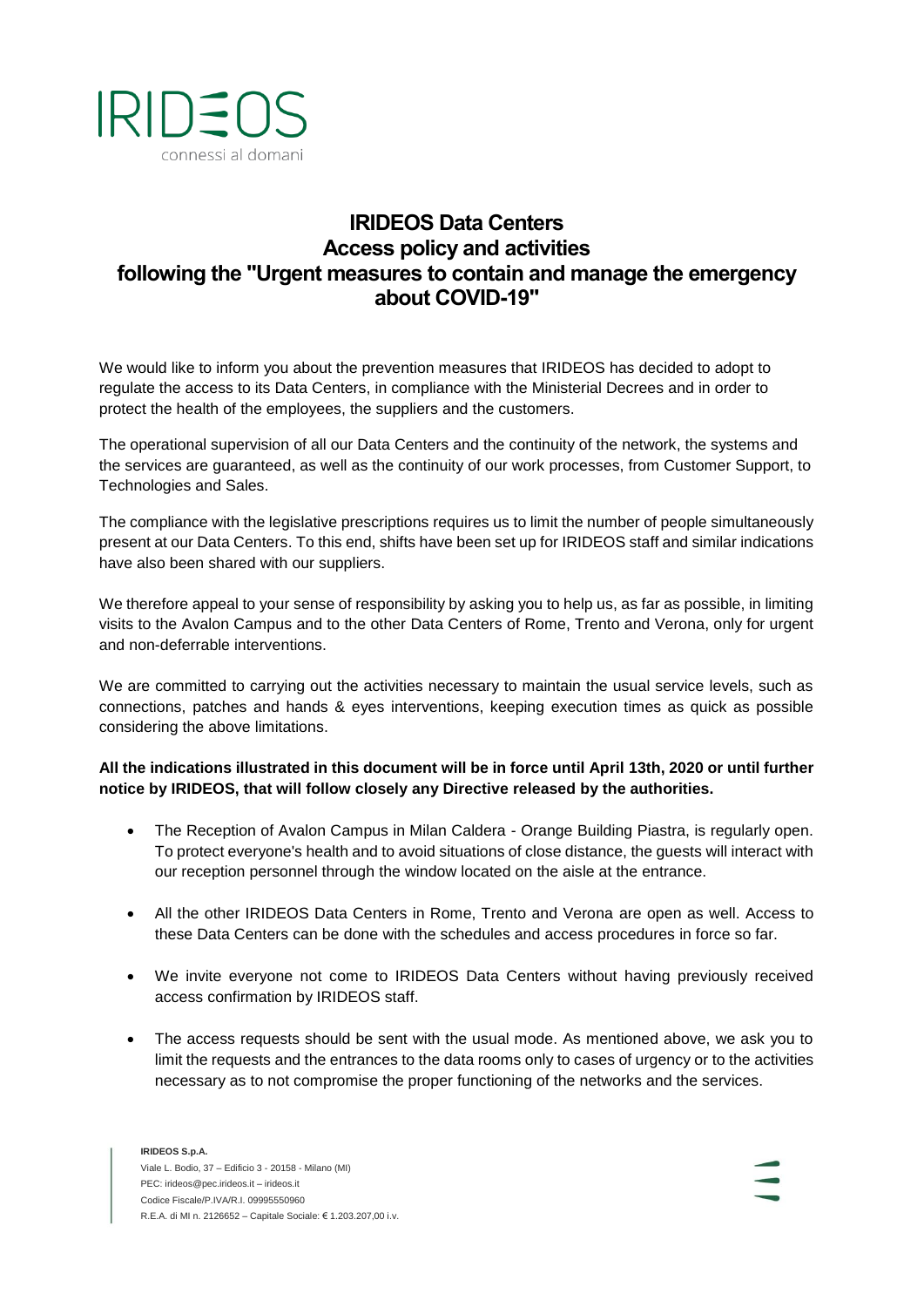

- All those who want to enter the data rooms will undergo a temperature measurement before they can access. Any feverish events will result in a ban on accessing the Data Center premises.
- Access to the same room will not be allowed to more than one customer at the same time, in order to limit gatherings and facilitate compliance with the minimum distance.
- Anyone accessing the data rooms is invited to carry out his activities by limiting the number of people present at the same time to the strict minimum. Otherwise, IRIDEOS may refuse access if it deems it necessary in order to protect everyone's health and to comply with legislative requirements.
- All those who will have access to the IRIDEOS Data Centers are asked to read and confirm the self-declarations expressed in Annex A, which must be delivered duly completed and signed at the time of access.

For any specific need or to report urgencies, please refer to the usual communication channels.

Thanks for your cooperation.

IRIDEOS